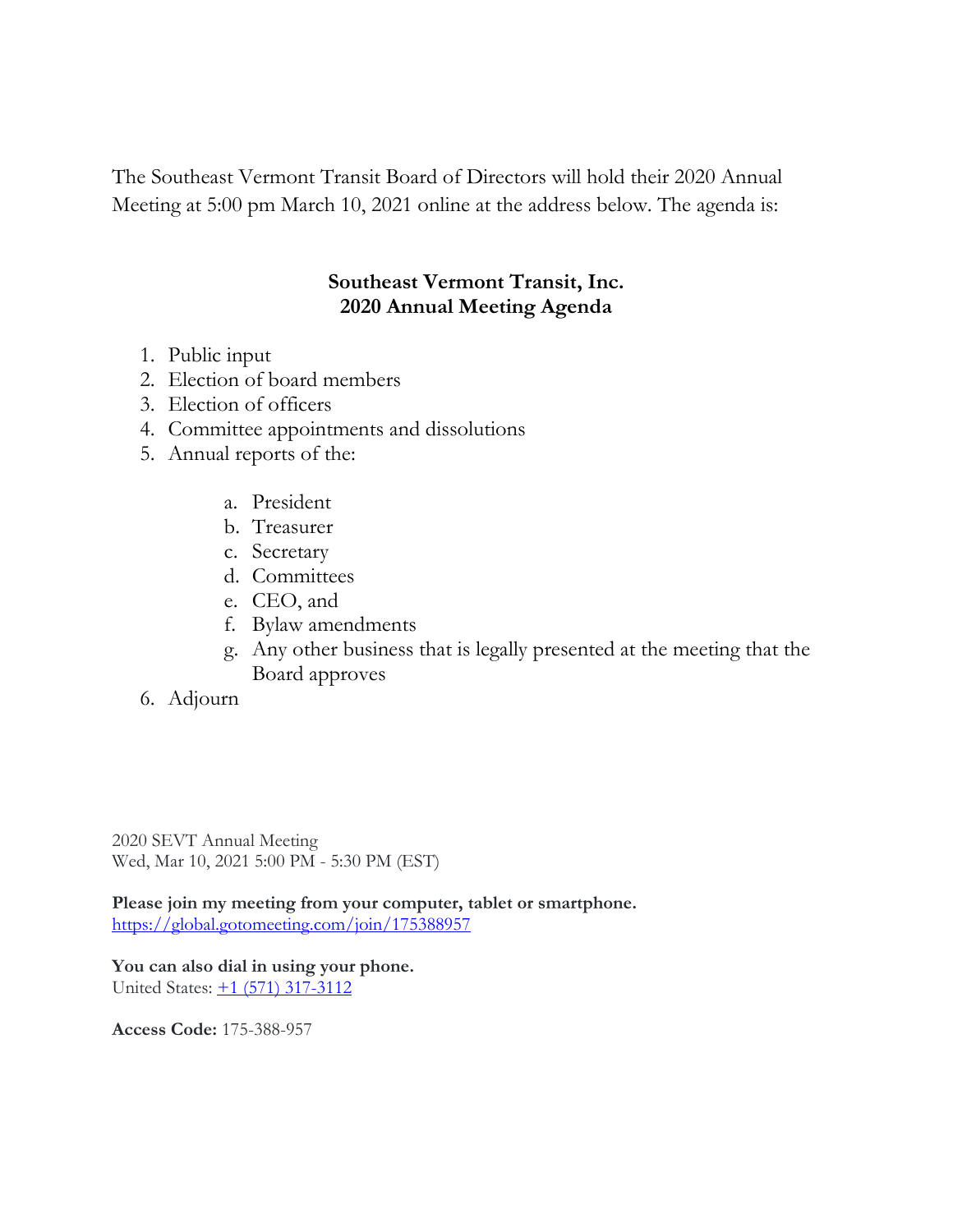### **FY20 SEVT Annual Report Executive Summary**

Southeast Vermont Transit (SEVT) completed its fifth full year of operation in Fiscal 20 (July 1, 2019-June 30, 2020). This annual report executive summary briefly outlines key events during this period.

#### **Financial summary**

The Company continued to realize significant savings in procurement, legal, and insurance costs during the year as a result of the July 1, 2015 consolidation.

| <b>FY20 Operations Financials</b> |                       |           |                   |
|-----------------------------------|-----------------------|-----------|-------------------|
|                                   | Rockingham Wilmington |           | <b>Total SEVT</b> |
| <b>Operating Revenue</b>          | 2,654,757             | 1,910,746 | 4,565,503         |
| <b>Operating Expense</b>          | 2,604,262             | 1,656,144 | 4,260,406         |
| Gross Operating surplus/deficit   | 50,495                | 254,602   | 305,097           |
| Capital match                     | 62,012                | 57,218    | 119,230           |
| Mortgage principal and interest   | 22,197                | 42,801    | 64,998            |
| Net Operating surplus/deficit     | (33, 714)             | 154,583   | 120,869           |

The FY20 audit revealed no material weaknesses or findings.

### **Capital**

The Company requested and was granted a substantial capital award in FY20. The numbers below exclude the Rockingham earmark project which will be completed in FY21.

| <b>Rockingham Capital</b>                       | Fed       | <b>State</b> | Local   | Total     |
|-------------------------------------------------|-----------|--------------|---------|-----------|
| Engine replacements on 4 Gilligs                | 115,189   | 14,398       | 14,399  | 143,986   |
| Engine replacement on small van                 | 5,600     | 700          | 700     | 7,000     |
| Diagnostic computer software for RE's & Gilligs | 4,123     | 516          | 516     | 5,155     |
| Annunciator for Brattleboro buses               | 21,600    | 2,700        | 6,629   | 30,929    |
| Ramp lift                                       | 28,864    | 3,608        | 3,608   | 36,079    |
| <b>Two New Buses</b>                            | 293,277   | 26,661       | 36,120  | 356,058   |
| Total                                           | 468,653   | 48,583       | 61,972  | 579,207   |
|                                                 |           |              |         |           |
| <b>Wilmington Capital</b>                       | Fed       | <b>State</b> | Local   | Total     |
| Sign Shop                                       | 20,800    | 2,600        | 3,434   | 26,835    |
| Four New Buses                                  | 616,713   | 77,089       | 77,089  | 770,892   |
| Total                                           | 637,513   | 79,689       | 80,524  | 797,727   |
|                                                 |           |              |         |           |
| <b>Total SEVT Capital</b>                       | 1,106,166 | 128,272      | 142,495 | 1,376,934 |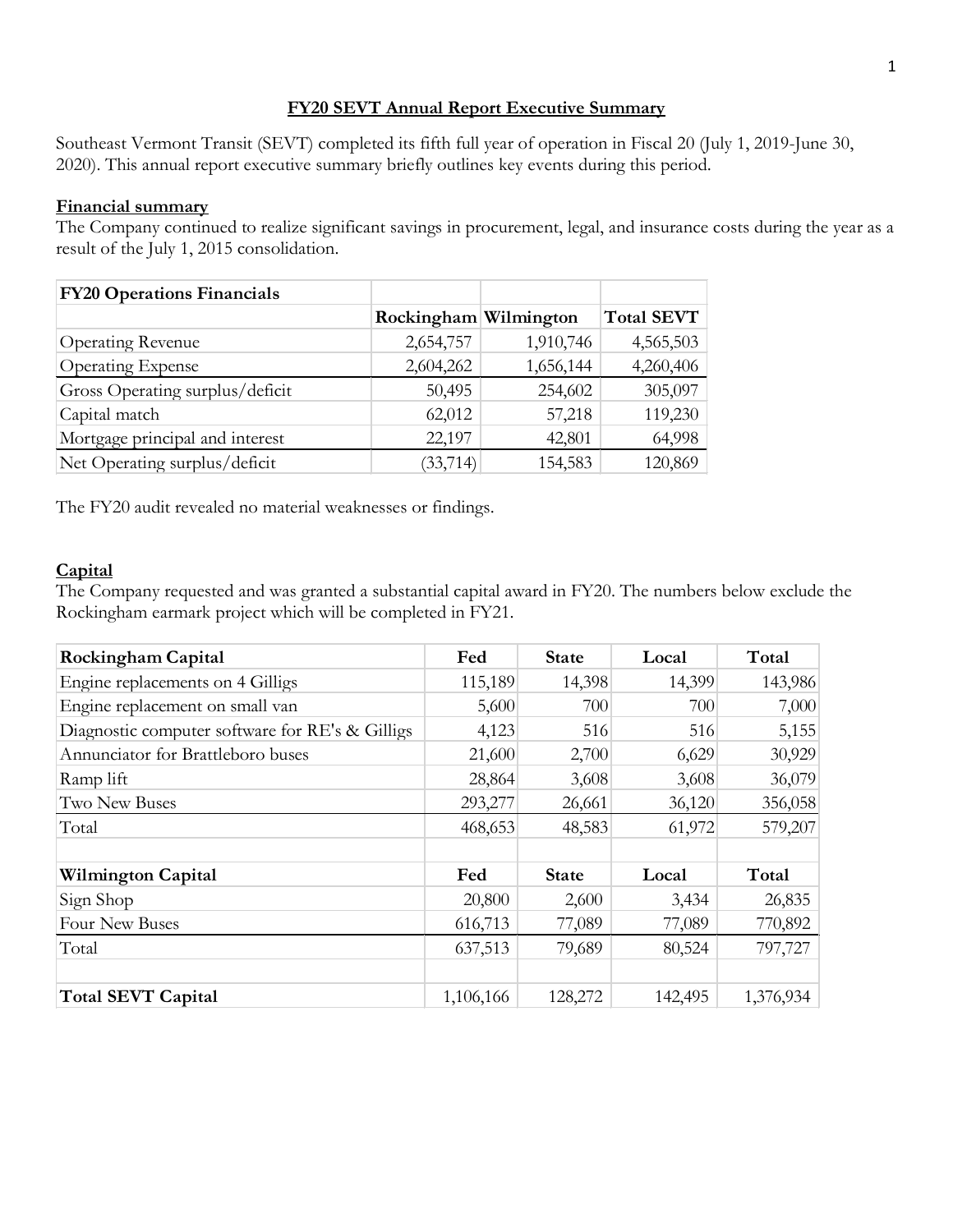#### **Operations summary**

FY20 was a normal year in terms of operations and ridership until March 15, 2020 when the pandemic hit.

Like the rest of the world, the pandemic had an immediate and negative effect on the Company. Overnight we cut routes, implemented sanitizing and hygiene programs, met constantly with our peers and partners, and worked very closely with VTrans and the Vermont Department of Health. Our properties were closed to the public, some staff chose not to work, and riders were encouraged not to ride the bus unless necessary. Buying PPE and cleaning supplies was a challenge, but our staff found a fogging solution and mixed our own surface cleaner.

SEVT was the first company in the state to mandate face coverings on the bus for both riders and staff weeks before it became law.

The federal CARES Act providing transit funding that was in excess of our needs but was much appreciated. It provided a first time ever 100% funding of operations, as well as additional funds for cleaning supplies and hazard pay. The Company continues to pay front line staff an extra \$3 per hour until the pandemic is over. FY20 was the second full year with no Medicaid service provided.

#### **Ridership**

FY20's ridership was on pace to become a record year when the pandemic hit. Winter resort routes were cut off almost a month before the season ended. Several routes were eliminated, and others were blended together or went to reduced schedules.

|                               | <b>SEVT Ridership FY16-20</b> |           |                            |         |           |
|-------------------------------|-------------------------------|-----------|----------------------------|---------|-----------|
| excludes Medicaid             |                               |           | best since SEVT was formed |         |           |
| Rockingham                    |                               |           |                            |         |           |
| <b>Fixed Routes</b>           | 20                            | <u>19</u> | <u>18</u>                  | 17      | <u>16</u> |
| White 7                       | 20,271                        | 17,541    | 11,462                     | 10,933  | 12,033    |
| Red 4                         | 26,309                        | 26,401    | 24,104                     | 26,506  | 29,726    |
| Blue 5                        | 10,427                        | 13,482    | 19,786                     | 18,377  | 19,480    |
| Springfield Intown 1          | 12,689                        | 12,630    | 10,903                     | 7,037   | 5,625     |
| BF Intown 2                   | 2,384                         | 2,755     | 3,138                      | 1,847   | 2,019     |
| Bellows Falls-Brattleboro 53  | 9,610                         | 14,065    | 14,227                     | 11,429  | 11,718    |
| Bellows Falls-Ludlow 57       | 6,703                         | 7,578     | 6,277                      | 5,516   | 7,083     |
| Bellows Falls-Springfield 55  | 3,990                         | 5,013     | 4,557                      | 2,990   | 2,418     |
| 71 DHMC                       | 6,066                         | 7,607     | 7,088                      | 8,069   | 8,324     |
| 72 DHMC                       | 6,978                         | 8,185     | 8,375                      | 10,185  | 12,115    |
| 73 Dartmouth College          | 5,025                         | 6,673     | 8,514                      | 10,750  | 11,318    |
| 74 Dartmouth College/VA       | 4,110                         | 5,244     | 5,215                      | 5,698   | 7,153     |
| Chester 101                   | 441                           | 544       | 688                        | 607     | 800       |
| <b>Subtotal Fixed Routes</b>  | 115,003                       | 127,718   | 124,334                    | 119,944 | 129,812   |
|                               |                               |           |                            |         |           |
| <b>Winter Routes</b>          | 20                            | <u>19</u> | <u>18</u>                  | 17      | <u>16</u> |
| Okemo 61                      | 1,554                         | 1,748     | 1,619                      | 2,233   | 1,059     |
|                               |                               |           |                            |         |           |
| Total Rockingham Fixed Routes | 116,557                       | 129,466   | 125,953                    | 122,177 | 130,871   |
|                               |                               |           |                            |         |           |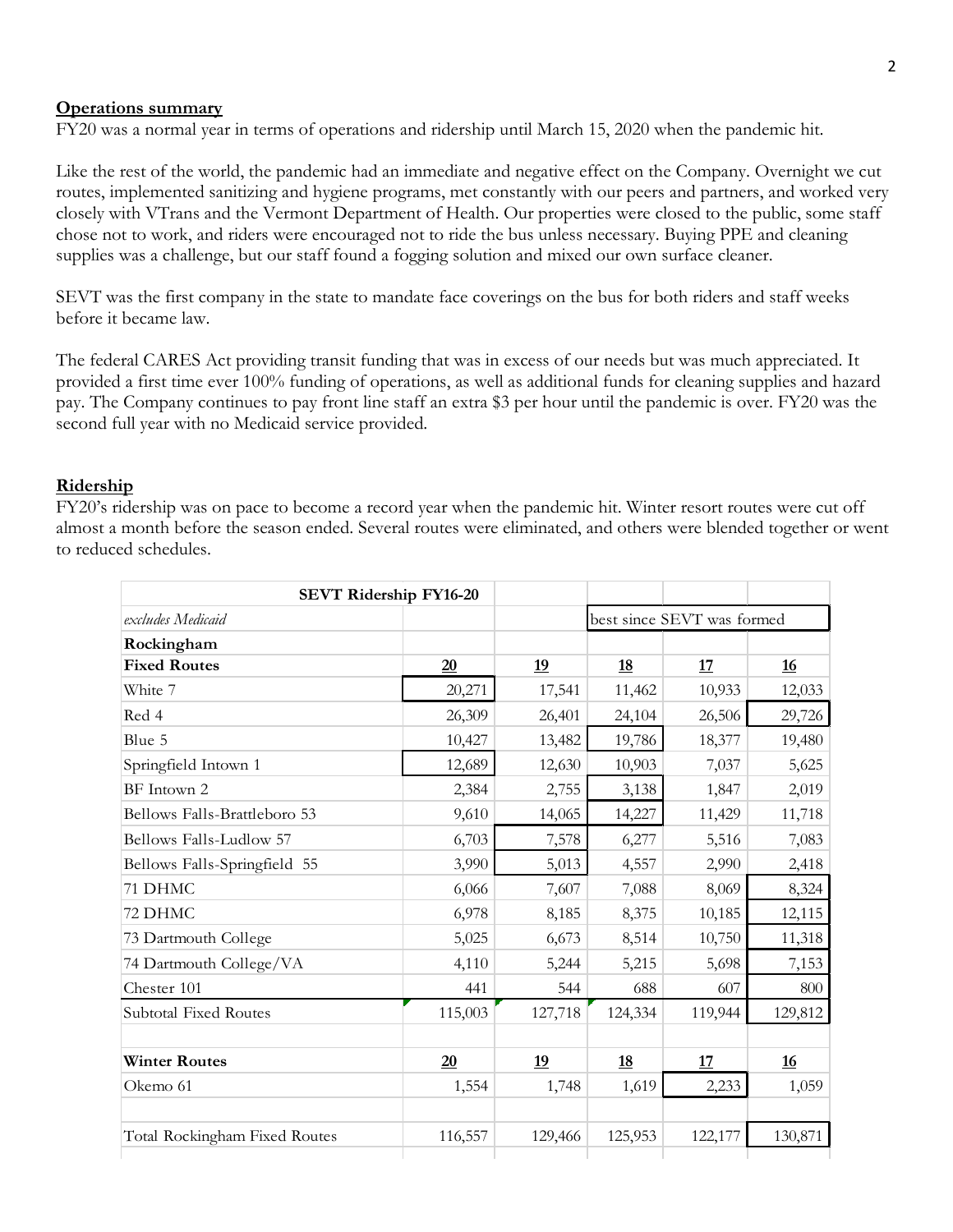| <b>Demand Response Routes</b> | 20      | 19             | 18        | 17             | 16                       |
|-------------------------------|---------|----------------|-----------|----------------|--------------------------|
| Windsor SAAD 20               |         |                | 192       | 224            | 317                      |
| Springfield SAAD 21           |         |                | 1,421     | 1,513          | 3,303                    |
| Chester SAAD 22               |         |                | 880       | 1,429          | 1,230                    |
| Cavendish SAAD 23             | 1,284   | 2,959          | 2,156     | 1,304          | 1,031                    |
| BFSC 24                       |         | $\overline{2}$ | 246       | 1,604          | 2,995                    |
| Grace Cottage GP 25           |         |                | 945       | 1,238          | 1,977                    |
| Brattleboro IT 26             |         |                | 1,199     | 1,628          | 1,418                    |
| <b>TGP 27</b>                 | 2,990   | 3,611          | 2,529     | 1,907          | 2,367                    |
| Springfield SAAD 28           | 1,410   | 2,584          | 2,140     | 1,410          | 2,051                    |
| Brattleboro 29                |         |                | 924       | 1,208          | 1,172                    |
| Van 30                        |         |                | 365       | 559            | 681                      |
| Van 31                        | 1,029   | 1,474          | 732       | 352            | 289                      |
| Van 32                        |         | 341            | 271       | $\overline{a}$ | $\overline{\phantom{a}}$ |
| <b>Total Demand Response</b>  | 6,713   | 10,630         | 14,000    | 14,376         | 18,831                   |
|                               |         |                |           |                |                          |
| Volunteer & Other             | 20      | <u>19</u>      | <u>18</u> | <u>17</u>      | <u>16</u>                |
| Taxi E/D Only                 |         |                | 81        | 1,574          | 5,377                    |
| Other volunteer               | 2,517   | 2,855          | 1,071     | 56             | 135                      |
| E&D volunteer                 | 12271   | 16,296         | 13,133    | 7,294          | 10,467                   |
| Total Volunteer & Other       | 14788   | 19,151         | 14,285    | 8,924          | 15,979                   |
|                               |         |                |           |                |                          |
| <b>Total Rockingham</b>       | 138,058 | 159,247        | 154,238   | 145,477        | 165,681                  |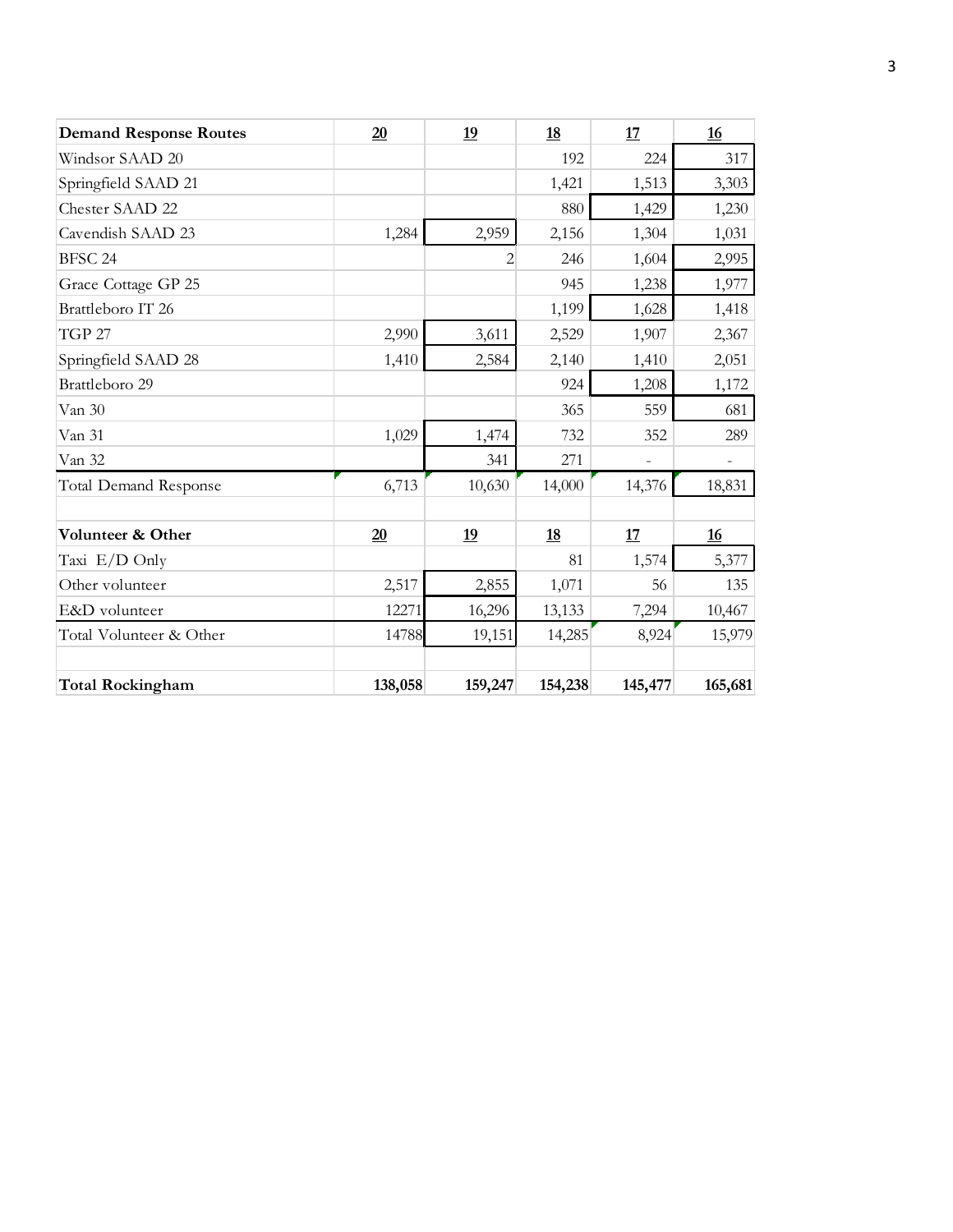| <b>MOOver</b>                    | 20       | 19        | <u>18</u> | 17      | 16        |
|----------------------------------|----------|-----------|-----------|---------|-----------|
| <b>Year Round Routes</b>         |          |           |           |         |           |
| MOOver                           | 79,888   | 86,818    | 93,808    | 76,871  | 79,030    |
| West Dover                       | 2,264    | 3,340     | 3,688     | 2,318   | 2,887     |
| Readsboro                        | 3,384    | 3,171     | 4,872     | 6,698   | 6,325     |
| Brattleboro                      | 17,449   | 22,112    | 24,683    | 25,905  | 25,831    |
| Bennington                       | 2,424    | 2,787     | 2,627     | 2,255   | 2,329     |
| Total Year Round Routes          | 105,409  | 118,228   | 129,678   | 114,047 | 116,402   |
| <b>Winter Routes</b>             | 20       | 19        | <u>18</u> | 17      | 16        |
| Timber Creek                     | 21,954   | 24,728    | 23,328    | 23,545  | 15,422    |
| Mount Snow                       | 37,720   | 46,294    | 42,038    | 39,723  | 32,500    |
| Greenspring                      | 18,295   | 20,812    | 18,581    | 19,418  | 13,188    |
| Kingswood                        | 7,889    | 7,642     | 6,284     | 6,821   | 5,806     |
| <b>Bears Crossing</b>            | 10,102   | 12,100    | 11,836    | 11,872  | 9,549     |
| Parking Lots                     | 34,895   | 57,423    | 55,311    | 49,680  | 21,764    |
| Total Winter Routes              | 130,855  | 168,999   | 157,378   | 151,059 | 98,229    |
| <b>Total MOOver Fixed Routes</b> | 236,264  | 287,227   | 287,056   | 265,106 | 214,631   |
| <b>Demand Response Routes</b>    | 20       | <u>19</u> | <u>18</u> | 17      | 16        |
| Council on Aging                 | 912      | 1,180     | 1,617     | 2,135   | 2,669     |
| Gathering Place                  | $\theta$ | 501       | 2,044     | 2,285   | 2,621     |
| <b>Total Demand Response</b>     | 912      | 1,681     | 3,661     | 4,420   | 5,290     |
| <b>Total MOOver</b>              | 237,176  | 288,908   | 290,717   | 269,526 | 219,921   |
| <b>TOTAL SEVT</b>                | 20       | <u>19</u> | <u>18</u> | 17      | <u>16</u> |
| Winter Routes                    | 132,409  | 170,747   | 158,997   | 153,292 | 99,288    |
| <b>Fixed Routes</b>              | 220,412  | 245,946   | 254,012   | 233,991 | 246,214   |
| Demand Response Routes           | 7,625    | 12,311    | 17,661    | 18,796  | 24,121    |
| Total Bus/Van                    | 360,446  | 429,004   | 430,670   | 406,079 | 369,623   |
| Total Volunteer & Other          | 14,788   | 19,151    | 14,285    | 8,924   | 15,979    |
| <b>Total Company</b>             | 375,234  | 448,155   | 444,955   | 415,003 | 385,602   |
| %Change from previous year       | $-16%$   | $1\%$     | $7\%$     | $8\%$   |           |

The Company recognizes and thanks the Vermont Agency of Transportation (VTrans), USDA, KeyBank, and contributing human service, resorts, and municipalities for their support. It also recognizes and thanks the Board of Directors and staff for a very successful sixth year of operations.

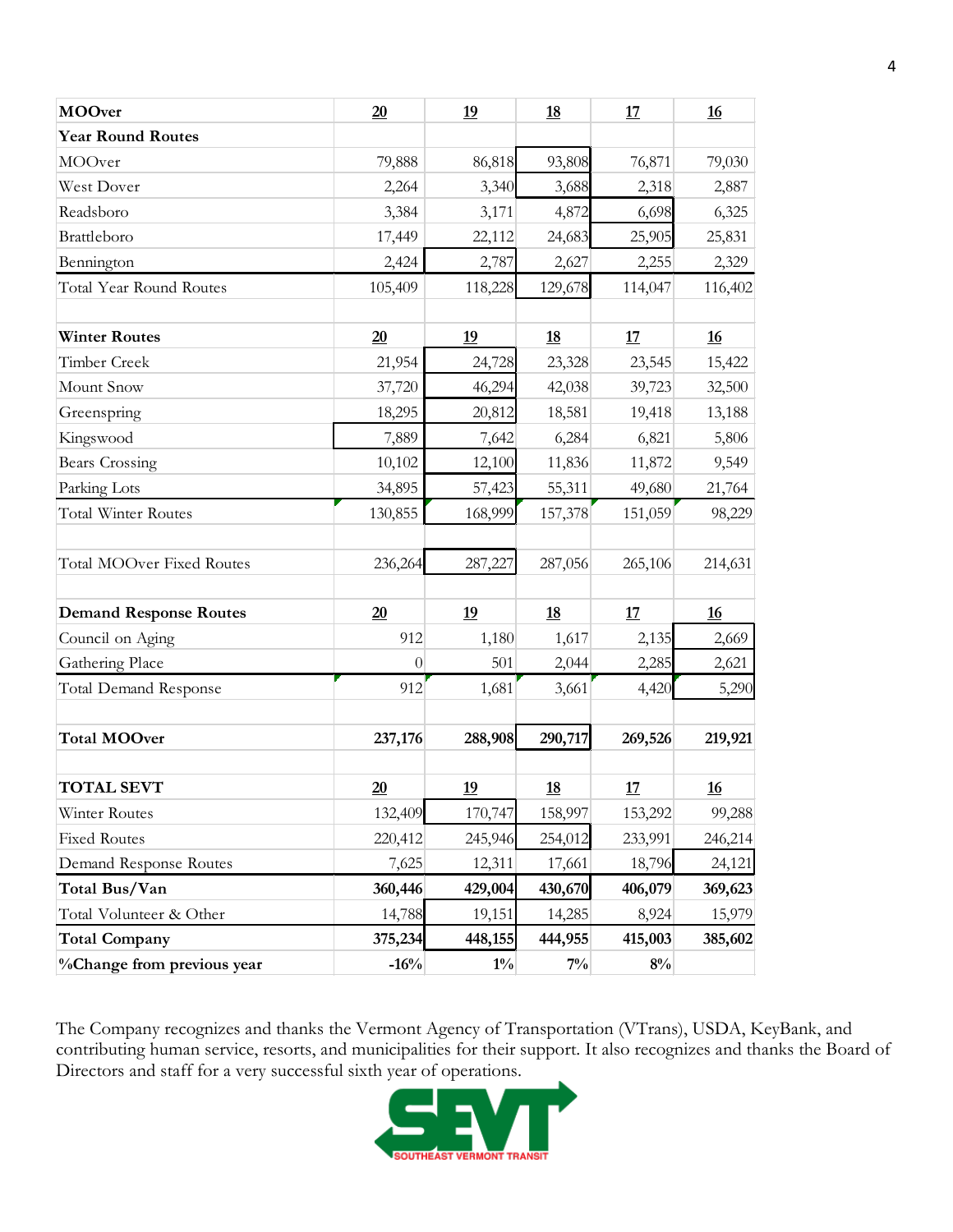# Southeast Vermont Transit, Inc. Annual Meeting – March 10, 2021 Report from the Board President

SEVT, along with the world, continues to experience responding to and providing transportation services during the COVID-19 pandemic. This impact is still being felt by SEVT staff, drivers, clients, partners, State and Federal Agencies. SEVT, and other providers, have been able to utilize additional resources made available by State and Federal Agencies to continue public transit in the best methods and practices possible for health and safety of all parties involved. This incredible co-operation has allowed our service to continue. SEVT is grateful to all our staff, partners, and clients for trusting in our services we provide during this time. Ridership, the hallmark of tracking service levels, was impacted nationally and SEVT was no exception. Restrictions place by Government Executive Orders, limited available drivers, limited available buses, CDC recommendations, client and partner choices resulted in drastic reductions in ridership. SEVT was off 61% as last reported.

One year ago on March 11, 2020 the SEVT board of Directors voted to return to providing Medicaid Services in the regions previously covered. The expectations of SEVT expansion continued to be monitored and adjusted as we near completion now. The level of ridership for these services has declined overall since the vote was taken. The reimbursement process for providing this service ties to a one year look back on unduplicated weekly riders. There has been a thirty percent drop in that count starting this week! This is a direct result of the pandemic and will have an impact for the next eighteen to twenty-four months on SEVT financials.

The FTA Earmark is being closed out soon if all goes as planned. This began in the 1990's to be used for Inter-Modal Transportation in Bellows Falls/Rockingham. The facility at 706 Rockingham Road is the most visual result of these funds. The expansion of a final bay has been completed. The remaining funds are expected to be expensed before June 30, 2021. VTrans has been instrumental in this closeout process by providing the required local match to the Earmark balance on behalf of SEVT. I want to acknowledge the efforts of Tim Bradshaw for continuing to spirit the efforts of the late Barbara Donovan in bringing this very long-term Earmark to completion.

SEVT nears completion of "rebranding" from two divisional "brands" to one "MOOver." VTrans has been instrumental in this process as it brings the merger of the two companies in 2015 closer to visually appearing as one. Bus wraps, uniforms, websites, documentation, signage, and physical interaction between staff have all improved the internal and external perception of SEVT. This allows company wide movement of drivers, buses, mechanics, and materials to best fulfill the objects of meeting the needs of clients/ridership. Also, a comprehensive review of providing one company wide benefits package for employees took place and was adopted by the Board of Directors.

Federal and State grants require twenty or fifty percent match depending on the grant's use. There has been little increase in amounts provided by towns. Our private contributions from businesses remain our highest grant matching sources. The pandemic has resulted in temporary loss of contracted service and advertising revenue. The pandemic has also resulted in some 100% grant to replace traditional